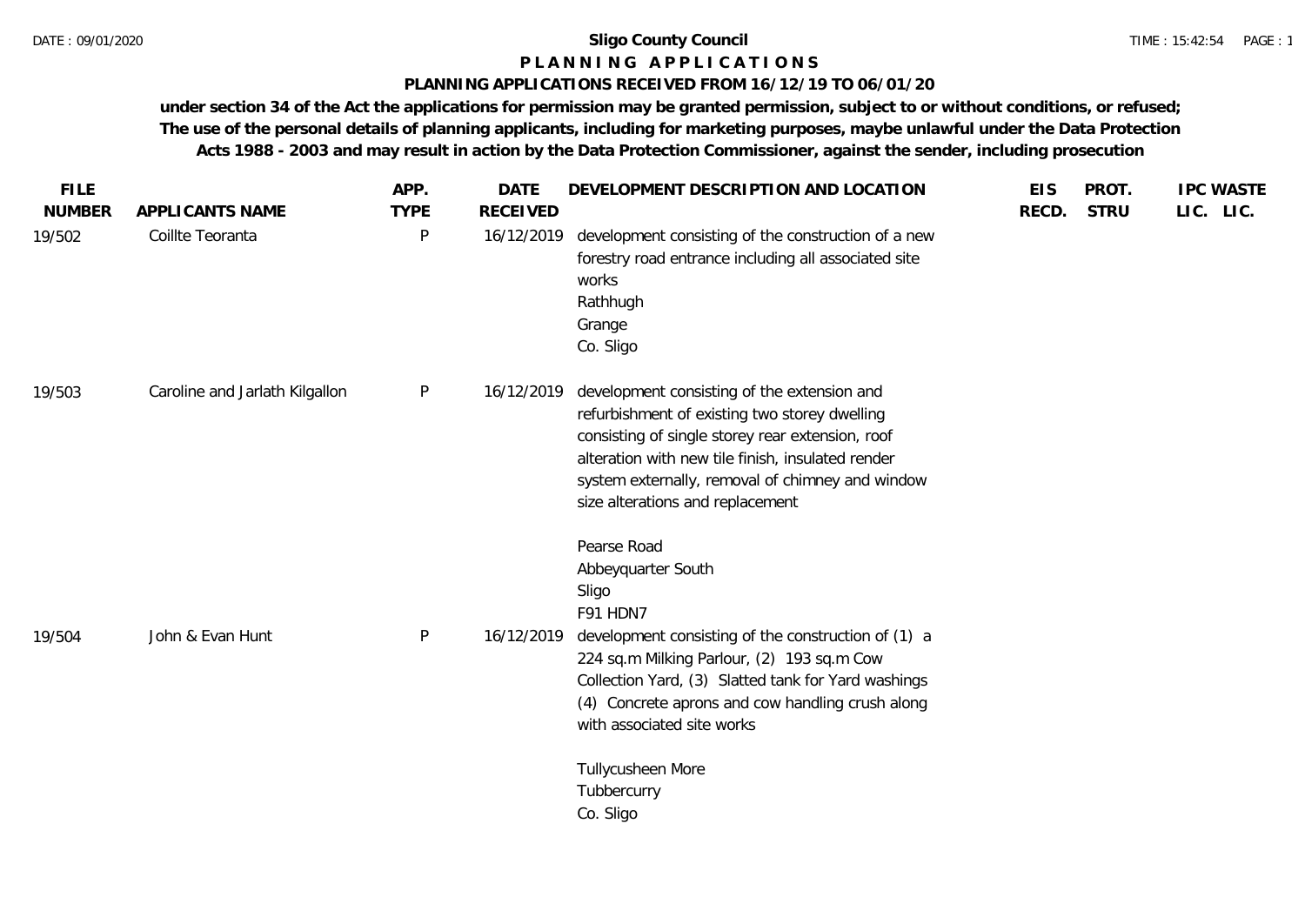#### **P L A N N I N G A P P L I C A T I O N S**

#### **PLANNING APPLICATIONS RECEIVED FROM 16/12/19 TO 06/01/20**

| <b>FILE</b>   |                            | APP.         | DATE            | DEVELOPMENT DESCRIPTION AND LOCATION                                                                                                                                                                                                                                                                                                                                                                                                                                                                                                                                                                                                                                                                                                                                                                                                                                                                                                                                                                                                                                                                                                                                                                                                                                                                                                                                                                                                                                                                                             | <b>EIS</b> | PROT.       | <b>IPC WASTE</b> |
|---------------|----------------------------|--------------|-----------------|----------------------------------------------------------------------------------------------------------------------------------------------------------------------------------------------------------------------------------------------------------------------------------------------------------------------------------------------------------------------------------------------------------------------------------------------------------------------------------------------------------------------------------------------------------------------------------------------------------------------------------------------------------------------------------------------------------------------------------------------------------------------------------------------------------------------------------------------------------------------------------------------------------------------------------------------------------------------------------------------------------------------------------------------------------------------------------------------------------------------------------------------------------------------------------------------------------------------------------------------------------------------------------------------------------------------------------------------------------------------------------------------------------------------------------------------------------------------------------------------------------------------------------|------------|-------------|------------------|
| <b>NUMBER</b> | APPLICANTS NAME            | <b>TYPE</b>  | <b>RECEIVED</b> |                                                                                                                                                                                                                                                                                                                                                                                                                                                                                                                                                                                                                                                                                                                                                                                                                                                                                                                                                                                                                                                                                                                                                                                                                                                                                                                                                                                                                                                                                                                                  | RECD.      | <b>STRU</b> | LIC. LIC.        |
| 19/505        | Surlis's Supervalu Limited | $\mathsf{P}$ | 16/12/2019      | development consisting of the demolition of a 2<br>storey retail/warehouse/storage/office building on<br>site (c.471 sq m GFA) and the construction of a new<br>1-2 storey (overall height 9.2m) retail development<br>of c. 2,021 sq.m (Total GFA / c.1,974 sq m (Total<br>NFA). The retail proposal shall consist of a<br>convenience retail supermarket including off licence<br>and main entrance lobby area (c. 1,311 sq m NFA);<br>ancillary supermarket goods storage area (c. 275 sq<br>m NFA); a cafe unit (c. 94 sq m NFA); and a retail<br>unit (c. 94 sq m NFA), all at ground floor level. At<br>first floor level ancillary office floor space (c. 200 sq<br>m GFA) is proposed. The proposal shall also<br>provide for 2 no. new vehicular access points via<br>Masshill Road; a new pedestrian connection/access<br>ramp to an existing car park adjoining the<br>application site to the south; new advertising<br>structures and retail signage (c. 52.9 sq m GFA); c.<br>127 no. car parking spaces; 30 no. bicycle parking<br>spaces; trolley bays; refuse and recycling storage<br>area (c. 32 sq m GFA); plant space (c. 32 sq m<br>GFA); service and delivery yard area, including new<br>dock leveller (c. 85 sq m GFA); all landscaping<br>works including boundary treatment; new service<br>and drainage connections; public lighting; and all<br>associated site development works. A Natura<br>Impact Statement (NIS) will be submitted to the<br>Planning Authority with this planning application | Y          |             |                  |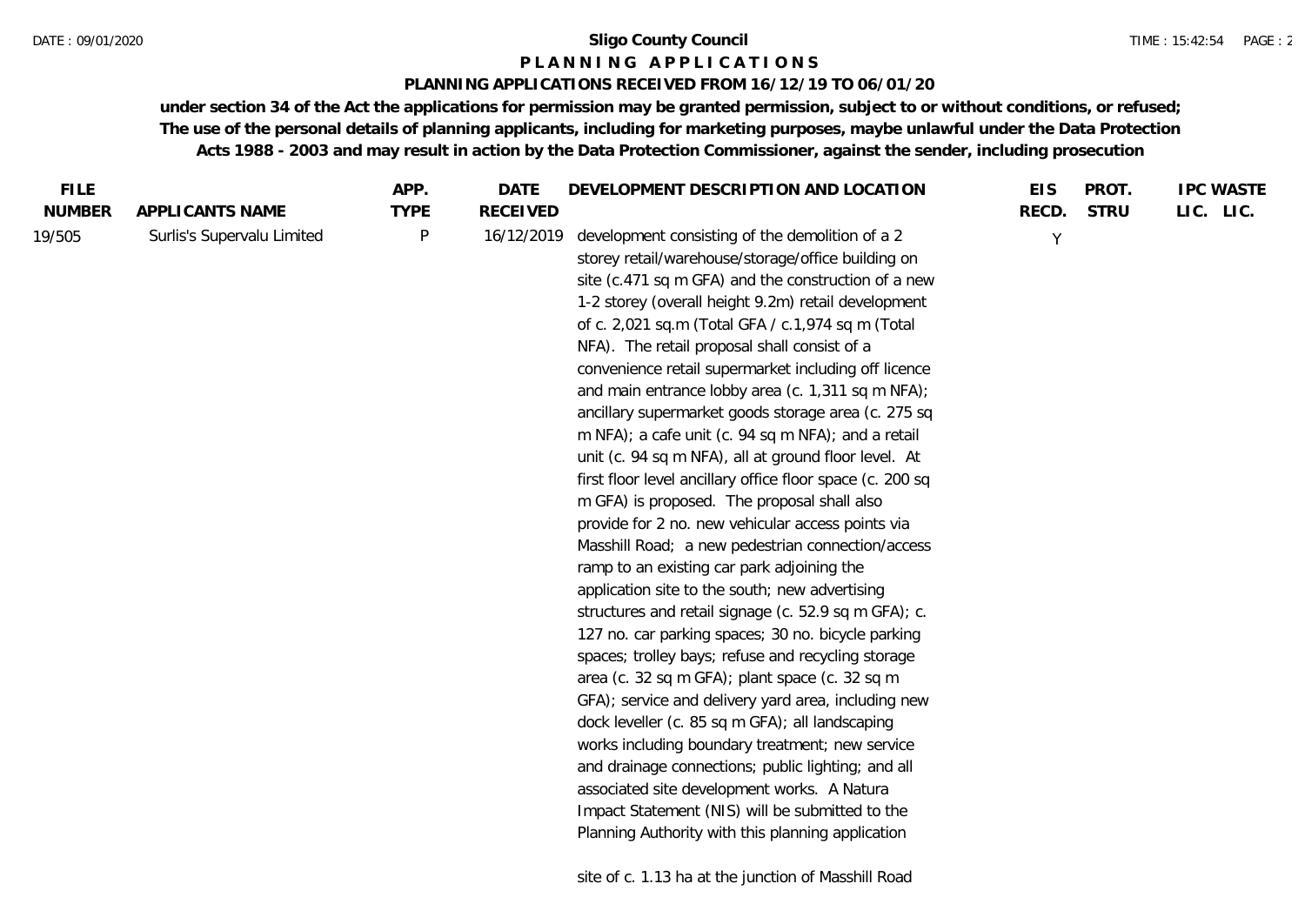#### **P L A N N I N G A P P L I C A T I O N S**

### **PLANNING APPLICATIONS RECEIVED FROM 16/12/19 TO 06/01/20**

| <b>FILE</b> |                                                   | APP.        | <b>DATE</b> | DEVELOPMENT DESCRIPTION AND LOCATION                                                                                                                                                                                                                                                                           | <b>EIS</b> | PROT.       | <b>IPC WASTE</b> |
|-------------|---------------------------------------------------|-------------|-------------|----------------------------------------------------------------------------------------------------------------------------------------------------------------------------------------------------------------------------------------------------------------------------------------------------------------|------------|-------------|------------------|
| NUMBER      | APPLICANTS NAME                                   | <b>TYPE</b> | RECEIVED    | and Circular Road/N17<br>Carrowntubber<br>Tubbercurry<br>Co. Sligo                                                                                                                                                                                                                                             | RECD.      | <b>STRU</b> | LIC. LIC.        |
| 19/506      | Tony & Allison Gray                               | $\sf P$     | 17/12/2019  | development consisting of the construction of a<br>single storey extension to the east elevation, plus<br>ancillary site works                                                                                                                                                                                 |            |             |                  |
|             |                                                   |             |             | 74 Knocknaganny Park<br>Sligo                                                                                                                                                                                                                                                                                  |            |             |                  |
| 19/507      | <b>Ophardt Ireland Productions</b><br><b>GMBH</b> | $\sf P$     | 19/12/2019  | development consisting of the 1. Construction of<br>new office, storage, and Manufacturing facility<br>(Manufacturing/Storage Area 1871m2). 2 Construct<br>new road access aproximately 200m east of the<br>existing access, and new access road. 3. All<br>ancillary services associated witht he development |            |             |                  |
|             |                                                   |             |             | Ballybrennan<br>Ballymote<br>Co. Sligo                                                                                                                                                                                                                                                                         |            |             |                  |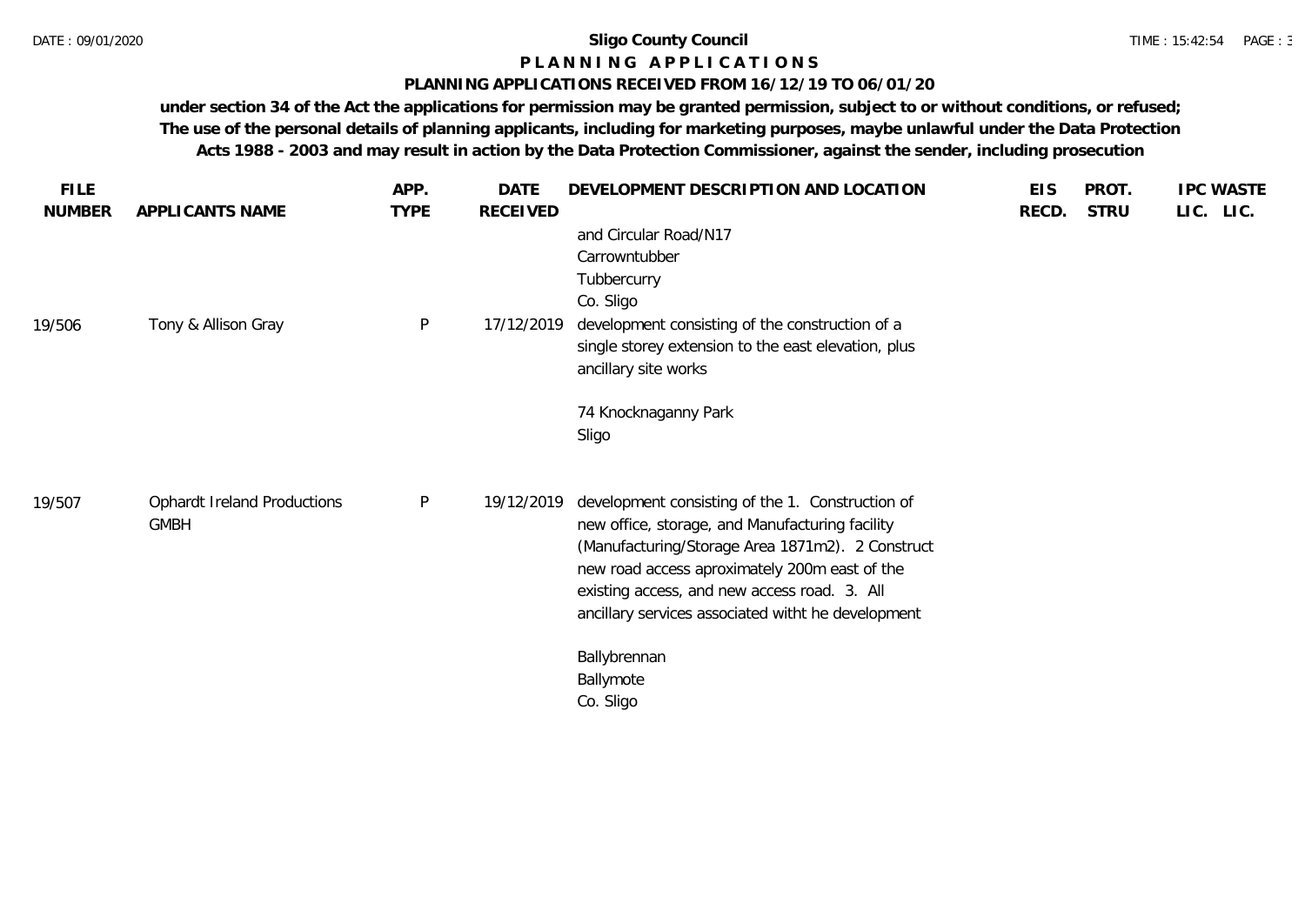### **P L A N N I N G A P P L I C A T I O N S**

## **PLANNING APPLICATIONS RECEIVED FROM 16/12/19 TO 06/01/20**

| <b>FILE</b>             |                                  | APP.             | <b>DATE</b>                   | DEVELOPMENT DESCRIPTION AND LOCATION                                                                                                                                                                                                                                                                                         | <b>EIS</b> | PROT.       | <b>IPC WASTE</b> |
|-------------------------|----------------------------------|------------------|-------------------------------|------------------------------------------------------------------------------------------------------------------------------------------------------------------------------------------------------------------------------------------------------------------------------------------------------------------------------|------------|-------------|------------------|
| <b>NUMBER</b><br>19/508 | APPLICANTS NAME<br>Lisa Flanagan | <b>TYPE</b><br>P | <b>RECEIVED</b><br>19/12/2019 | development consisting of the construction of a<br>single domestic dwelling and all associated site<br>works and services                                                                                                                                                                                                    | RECD.      | <b>STRU</b> | LIC. LIC.        |
|                         |                                  |                  |                               | Rosses Upper<br>Rosses Point<br>Co. Sligo                                                                                                                                                                                                                                                                                    |            |             |                  |
| 19/509                  | Kevin Durkin                     | $\mathsf{R}$     | 19/12/2019                    | development consisting of (a) Retain partially<br>constructed domestic dwelling house as completed<br>to date, (b) Complete domestic dwelling house, (c)<br>Construct a garage (d) Install a proprietary effluent<br>treatment unit and soil polishing filter on site<br>together with all ancillary site works and services |            |             |                  |
|                         |                                  |                  |                               | Carrowreagh Cooper<br>Tubbercurry<br>Co. Sligo                                                                                                                                                                                                                                                                               |            |             |                  |
| 19/510                  | Dympna Cavanagh                  | P                | 20/12/2019                    | development consisting of the demolition of existing<br>sheds, crush and farm yard and construct a dwelling<br>house, proprietary effluent treatment system and<br>percolation area, together with all associated site<br>works                                                                                              |            |             |                  |
|                         |                                  |                  |                               | Finned<br>Easky<br>Co. Sligo                                                                                                                                                                                                                                                                                                 |            |             |                  |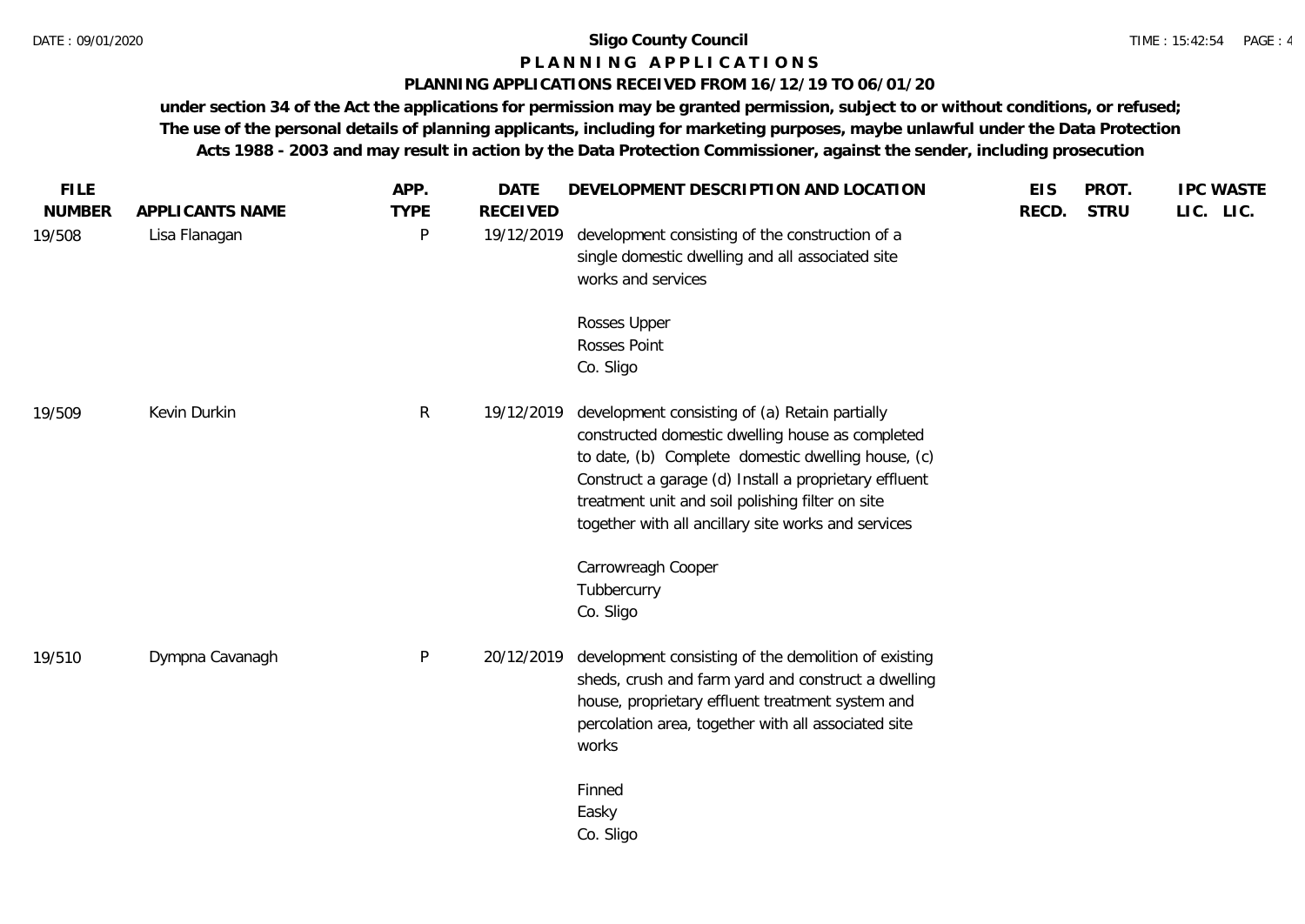#### **P L A N N I N G A P P L I C A T I O N S**

## **PLANNING APPLICATIONS RECEIVED FROM 16/12/19 TO 06/01/20**

| <b>FILE</b>   |                                | APP.         | <b>DATE</b>     | DEVELOPMENT DESCRIPTION AND LOCATION                                                                                                                                                                                      | <b>EIS</b> | PROT.       | <b>IPC WASTE</b> |
|---------------|--------------------------------|--------------|-----------------|---------------------------------------------------------------------------------------------------------------------------------------------------------------------------------------------------------------------------|------------|-------------|------------------|
| <b>NUMBER</b> | APPLICANTS NAME                | <b>TYPE</b>  | <b>RECEIVED</b> |                                                                                                                                                                                                                           | RECD.      | <b>STRU</b> | LIC. LIC.        |
| 19/511        | Pat Kerrigan                   | $\mathsf{R}$ | 20/12/2019      | development consisting of 1. Retention and<br>completion of converion o fdetahced garage to<br>family flat. 2. Upgrade of existing septic tank<br>system to proprietary effluent treatment system and<br>percolation area |            |             |                  |
|               |                                |              |                 | Kilmacowen                                                                                                                                                                                                                |            |             |                  |
|               |                                |              |                 | Ballisodare                                                                                                                                                                                                               |            |             |                  |
|               |                                |              |                 | Co. Sligo                                                                                                                                                                                                                 |            |             |                  |
| 19/512        | Rob Heelan                     | P            | 20/12/2019      | development consisting of revised house plans to<br>that granted under PL19/308<br>Rosses Upper<br>Rosses Point<br>Co. Sligo                                                                                              |            |             |                  |
| 19/513        | Michael & Noreen<br>Cunningham | P            | 20/12/2019      | development consisting of revised site boundaries to<br>reduce site area granted under PL02/799 and revised<br>pumped connection to public sewer all to existing<br>dwelling<br>Kilkilogue<br>Mullaghmore<br>Co. Sligo    |            |             |                  |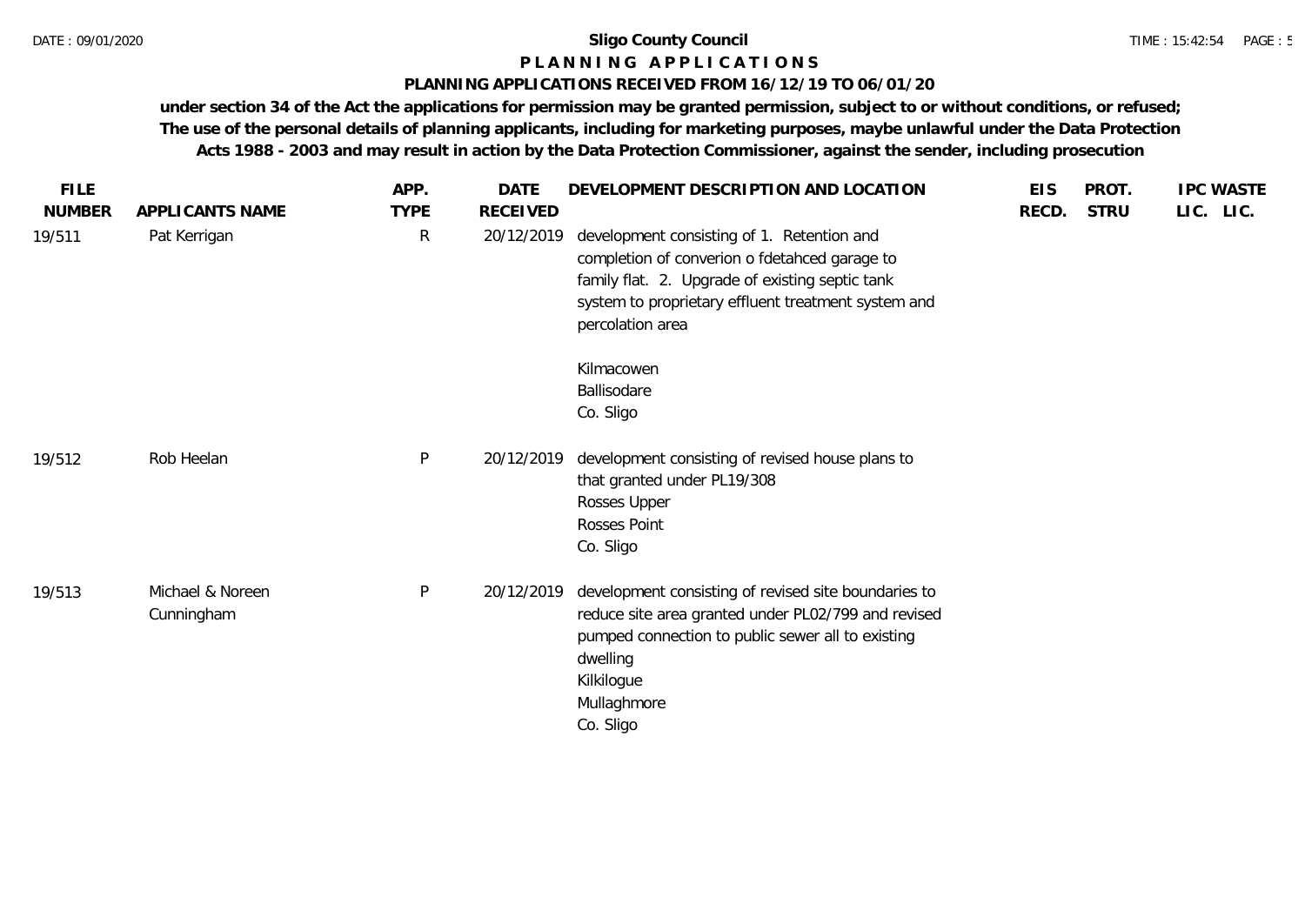#### **P L A N N I N G A P P L I C A T I O N S**

## **PLANNING APPLICATIONS RECEIVED FROM 16/12/19 TO 06/01/20**

| <b>FILE</b><br><b>NUMBER</b> | APPLICANTS NAME           | APP.<br><b>TYPE</b> | <b>DATE</b><br><b>RECEIVED</b> | DEVELOPMENT DESCRIPTION AND LOCATION                                                                                                                                                                         | <b>EIS</b><br>RECD. | PROT.<br><b>STRU</b> | <b>IPC WASTE</b><br>LIC. LIC. |
|------------------------------|---------------------------|---------------------|--------------------------------|--------------------------------------------------------------------------------------------------------------------------------------------------------------------------------------------------------------|---------------------|----------------------|-------------------------------|
| 19/514                       | Shane Kelly & Amy Creegan | $\mathsf{P}$        | 20/12/2019                     | development consisting of the construction of a new<br>dwelling house, new garage, effluent treatment<br>system, percolation area, formation of a new site<br>entrance and all associated site works         |                     |                      |                               |
|                              |                           |                     |                                | Emmlaghnaghtan<br>Ballymote<br>Co. Sligo                                                                                                                                                                     |                     |                      |                               |
| 19/515                       | James Calvey              | $\mathsf{P}$        | 20/12/2019                     | development consisting of the construction of a<br>dwelling house, garage and foul effluent treatment<br>system together with all ancillary site works and<br>services                                       |                     |                      |                               |
|                              |                           |                     |                                | Drimina<br>Tubbercurry<br>Co. Sligo                                                                                                                                                                          |                     |                      |                               |
| 19/516                       | Dympna Calvey             | $\mathsf{P}$        | 20/12/2019                     | development consisting of the construction of<br>dwelling house, garage and foul effluent treatment<br>system together with all ancillary site works and<br>services.<br>Drimina<br>Tubbercurry<br>Co. Sligo |                     |                      |                               |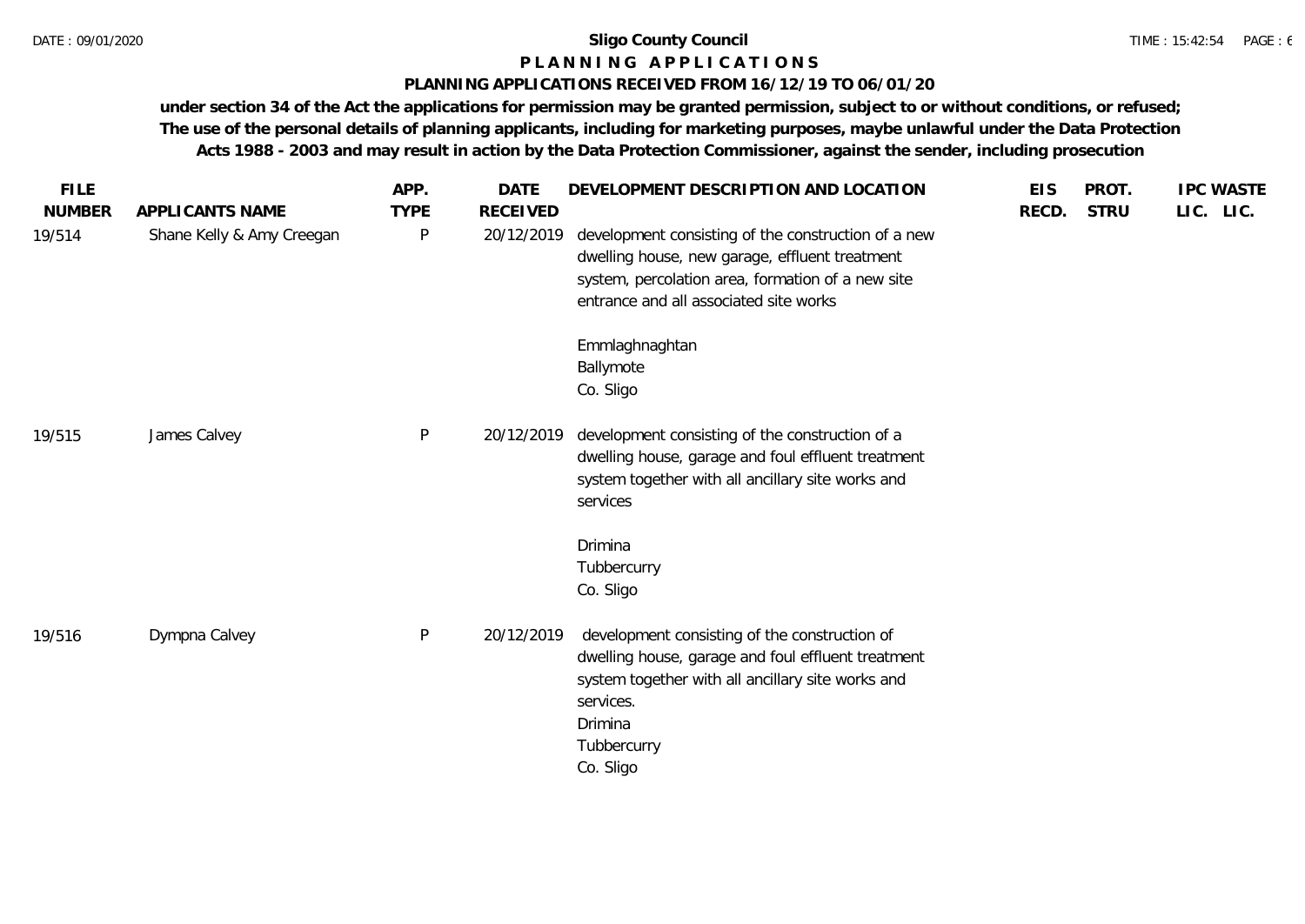#### TIME : 15:42:54 PAGE : 7

## **P L A N N I N G A P P L I C A T I O N S**

## **PLANNING APPLICATIONS RECEIVED FROM 16/12/19 TO 06/01/20**

| <b>FILE</b>             |                                           | APP.             | <b>DATE</b>                   | DEVELOPMENT DESCRIPTION AND LOCATION                                                                                                                                                                                                                                                                                                                                     | <b>EIS</b> | PROT.       | <b>IPC WASTE</b> |
|-------------------------|-------------------------------------------|------------------|-------------------------------|--------------------------------------------------------------------------------------------------------------------------------------------------------------------------------------------------------------------------------------------------------------------------------------------------------------------------------------------------------------------------|------------|-------------|------------------|
| <b>NUMBER</b><br>19/517 | APPLICANTS NAME<br>Gemma & Raymond Feeney | <b>TYPE</b><br>P | <b>RECEIVED</b><br>20/12/2019 | for development consisting of (a) construct a two<br>storey extension to side of dwelling house, (b)<br>remove existing rear extension and construct a<br>single storey extension to rear of dwellinghouse, (c)<br>construct a porch to front of dwelling house, (d)<br>construct an off street car parking area adjacent to<br>the public road<br>34 St. John's Terrace | RECD.      | <b>STRU</b> | LIC. LIC.        |
| 19/518                  | Saoirse & Barry White                     | P                | 20/12/2019                    | Sligo<br>development consisting of the construction of a<br>single storey dwelling house, garage, septic tank and<br>percolation area, together with all associated<br>ancillary site works and services<br>Abbeytown<br>Ballisodare<br>Co. Sligo                                                                                                                        |            |             |                  |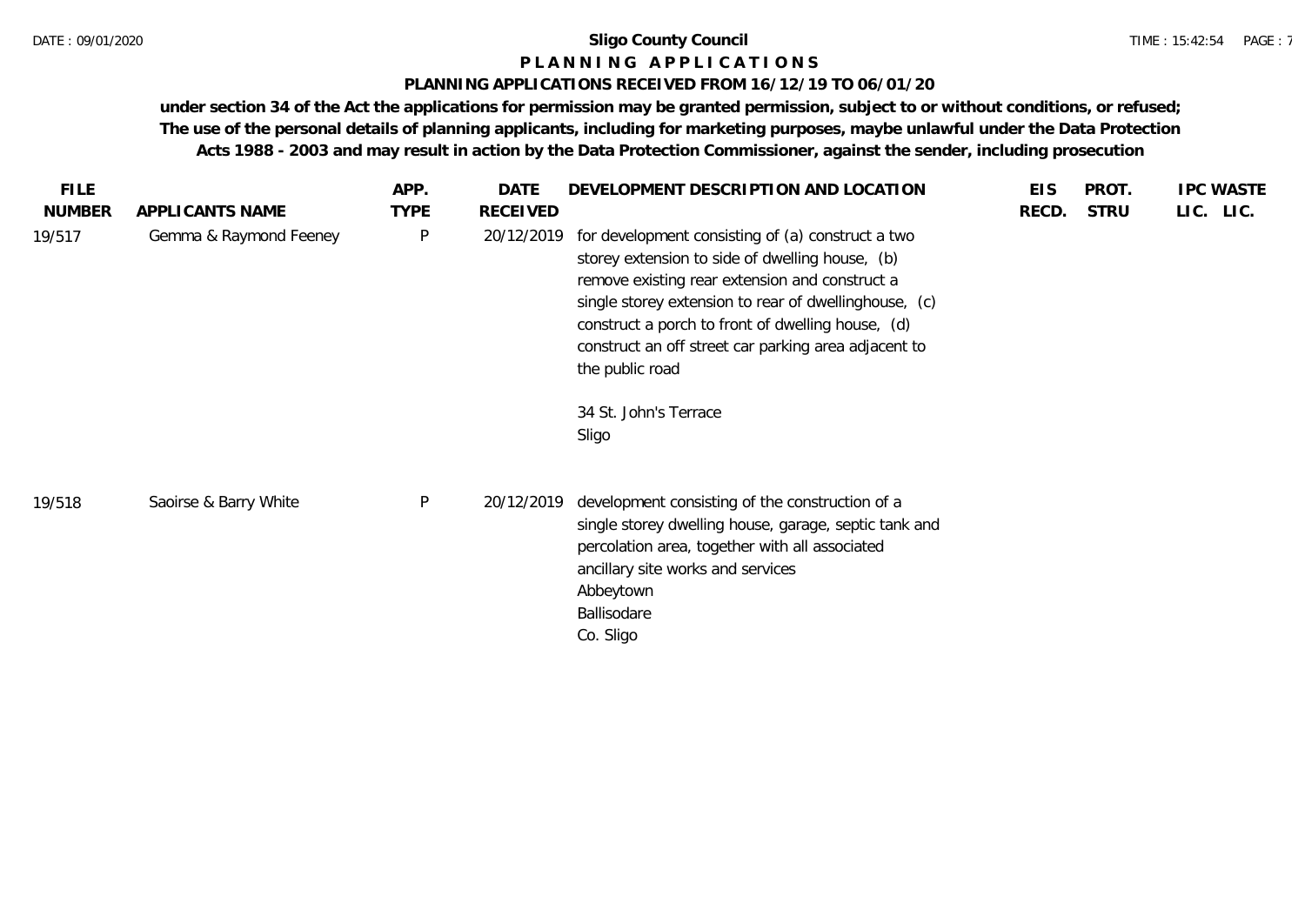#### **P L A N N I N G A P P L I C A T I O N S**

#### **PLANNING APPLICATIONS RECEIVED FROM 16/12/19 TO 06/01/20**

| <b>FILE</b>   |                 | APP.        | <b>DATE</b> | DEVELOPMENT DESCRIPTION AND LOCATION                                                                                                                                                                                                                                                                                                                                                                                                                                                                                                                                                                                                                                                                                                                                                                                                                                                                                                                                                     | <b>EIS</b> | PROT.       | <b>IPC WASTE</b> |
|---------------|-----------------|-------------|-------------|------------------------------------------------------------------------------------------------------------------------------------------------------------------------------------------------------------------------------------------------------------------------------------------------------------------------------------------------------------------------------------------------------------------------------------------------------------------------------------------------------------------------------------------------------------------------------------------------------------------------------------------------------------------------------------------------------------------------------------------------------------------------------------------------------------------------------------------------------------------------------------------------------------------------------------------------------------------------------------------|------------|-------------|------------------|
| <b>NUMBER</b> | APPLICANTS NAME | <b>TYPE</b> | RECEIVED    |                                                                                                                                                                                                                                                                                                                                                                                                                                                                                                                                                                                                                                                                                                                                                                                                                                                                                                                                                                                          | RECD.      | <b>STRU</b> | LIC. LIC.        |
| 19/519        | Patrick Bailey  | P           | 23/12/2019  | for development consisting of the demolition and<br>reconstruction of a portion of existing nursing home<br>together with construction of 2 storey extension,<br>with attic development in part of same, to front and<br>side of existing building (including portion being<br>reconstructed) comprising bedrooms, day-rooms,<br>dining and kitchen areas, washing and toilet<br>facilities, overnight visitor accommodation, archive<br>and storage areas, offices, meeting/training room,<br>staff facilities and circulation space total area<br>including reconstruction 2965 sq.m., together with<br>necessary structural alterations and changes to<br>elevations on existing building, alterations to site<br>boundaries to include new boundary walls to side<br>and front with relocation of access on Mountain<br>Road, site parking, circulation and landscaping<br>together with all ancillary site works and services to<br>include on-site underground water storage tanks |            |             |                  |
|               |                 |             |             | Mountain Road                                                                                                                                                                                                                                                                                                                                                                                                                                                                                                                                                                                                                                                                                                                                                                                                                                                                                                                                                                            |            |             |                  |
|               |                 |             |             | Tubbercurry                                                                                                                                                                                                                                                                                                                                                                                                                                                                                                                                                                                                                                                                                                                                                                                                                                                                                                                                                                              |            |             |                  |
|               |                 |             |             | Co. Sligo                                                                                                                                                                                                                                                                                                                                                                                                                                                                                                                                                                                                                                                                                                                                                                                                                                                                                                                                                                                |            |             |                  |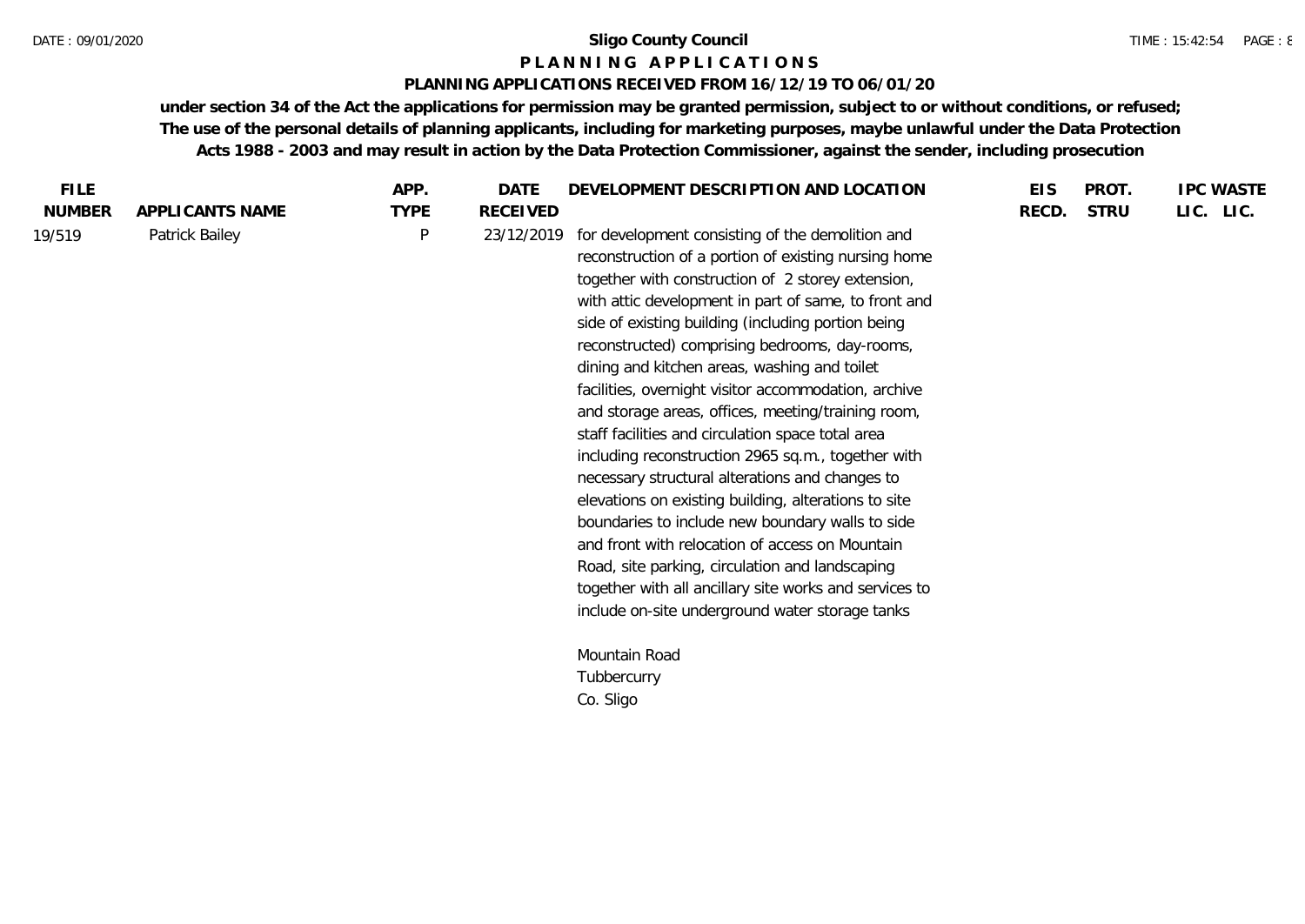#### **P L A N N I N G A P P L I C A T I O N S**

## **PLANNING APPLICATIONS RECEIVED FROM 16/12/19 TO 06/01/20**

| <b>FILE</b>   |                         | APP.        | <b>DATE</b>     | DEVELOPMENT DESCRIPTION AND LOCATION                                                                                                                                                                                                                                                                                                                                                                                                                                                                                                                                                                                                   | <b>EIS</b>   | PROT.       | <b>IPC WASTE</b> |
|---------------|-------------------------|-------------|-----------------|----------------------------------------------------------------------------------------------------------------------------------------------------------------------------------------------------------------------------------------------------------------------------------------------------------------------------------------------------------------------------------------------------------------------------------------------------------------------------------------------------------------------------------------------------------------------------------------------------------------------------------------|--------------|-------------|------------------|
| <b>NUMBER</b> | APPLICANTS NAME         | <b>TYPE</b> | <b>RECEIVED</b> |                                                                                                                                                                                                                                                                                                                                                                                                                                                                                                                                                                                                                                        | RECD.        | <b>STRU</b> | LIC. LIC.        |
| 19/520        | Eugene & Florence Hanna | P           | 23/12/2019      | development consisting of (1) Demolition of existing<br>dwelling house and entrance walls. (2)<br>Decommissioning of the existing septic tank and<br>associated percolation area. (3) Construction of a<br>replacement two-storey type dwelling house. (4)<br>Provision of a new effluent treatment system and<br>percolation area (5) Provision of new vehicular<br>entrance and access lane. (6) And all associated site<br>works. A Natura Impact Statement and a Bat Survey<br>Report have been prepared in respect of this<br>application<br>Ballygiglan<br>Carney<br>Co. Sligo                                                   | $\mathsf{Y}$ |             |                  |
| 19/521        | Helen & Liam Kelly      | P           | 23/12/2019      | development consisting of (1) Internal<br>reconfiguration works to duplex apartments No. 3<br>and No.4 to convert respective duplex apartments to<br>a singular unit. (2) Construction of a single storey<br>extension to the ground floor of duplex apartment<br>No. 4 (3) Works to extend existing north -facing<br>balconies to duplex apartments No. 3 & No.4 with<br>the addition of a timber pergola. (4) Elevational<br>changes to duplex apartments No. 3 and No. 4. (5)<br>And all associated site works at duplex apartments<br>No. 3 & No. 4<br>No 3 & No. 4 Oceans Edge,<br>Carrowhubbuck South<br>Enniscrone<br>Co. Sligo |              |             |                  |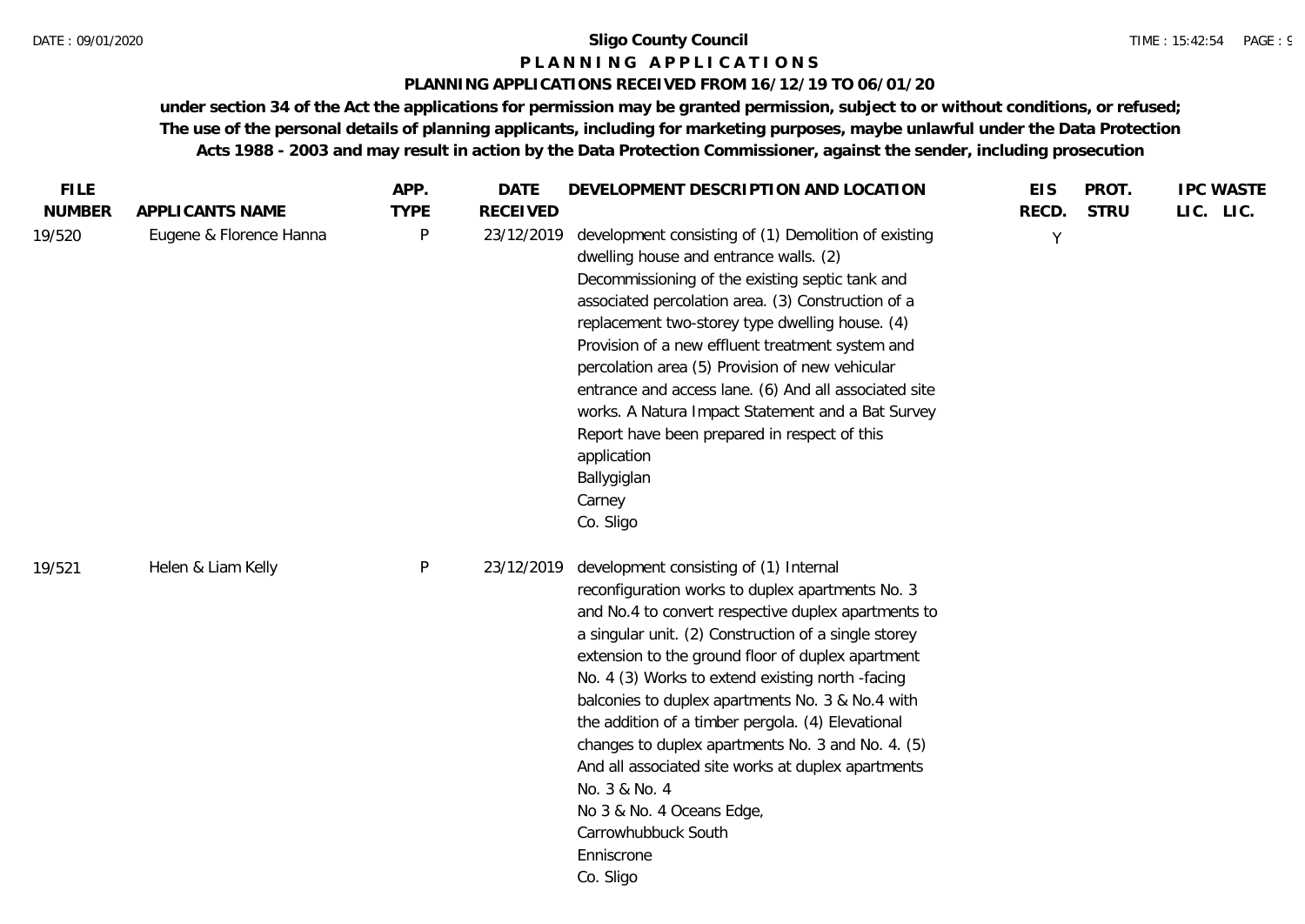## **P L A N N I N G A P P L I C A T I O N S**

## **PLANNING APPLICATIONS RECEIVED FROM 16/12/19 TO 06/01/20**

| <b>FILE</b>   |                     | APP.         | <b>DATE</b>     | DEVELOPMENT DESCRIPTION AND LOCATION                                                                                                                                                            | <b>EIS</b> | PROT.       | <b>IPC WASTE</b> |
|---------------|---------------------|--------------|-----------------|-------------------------------------------------------------------------------------------------------------------------------------------------------------------------------------------------|------------|-------------|------------------|
| <b>NUMBER</b> | APPLICANTS NAME     | <b>TYPE</b>  | <b>RECEIVED</b> |                                                                                                                                                                                                 | RECD.      | <b>STRU</b> | LIC. LIC.        |
| 19/522        | Colin & Angela Dodd | $\mathsf{P}$ | 23/12/2019      | development consisting of the construction of a<br>dwelling house, domestic garage, entrance by<br>boundary wall and install an on-site wastewater<br>treatment and disposal system             |            |             |                  |
|               |                     |              |                 | Barroe South Td<br>Co. Sligo                                                                                                                                                                    |            |             |                  |
| 19/523        | St. Mary's GAA Club | $\mathsf{R}$ | 23/12/2019      | development consisting of (1) retention of ballstop<br>netting. (2) retention of floodlighting poles (3)<br>retention of boundary fencing and (4) permission for<br>completion of floodlighting |            |             |                  |
| 19/524        | Paul Conway         | $\mathsf{P}$ | 30/12/2019      | Pairc Dick Kent<br>Ballydoogan Road<br>Upper Ballydoogan<br>Sligo<br>development consisting of the construction of a<br>loose house & a 4 bay slatted shed with a dry                           |            |             |                  |
|               |                     |              |                 | bedded area and underground slurry storage tank<br>along with all associated site works                                                                                                         |            |             |                  |
|               |                     |              |                 | Killeenduff Td<br>Easkey<br>Co. Sligo                                                                                                                                                           |            |             |                  |
|               |                     |              |                 |                                                                                                                                                                                                 |            |             |                  |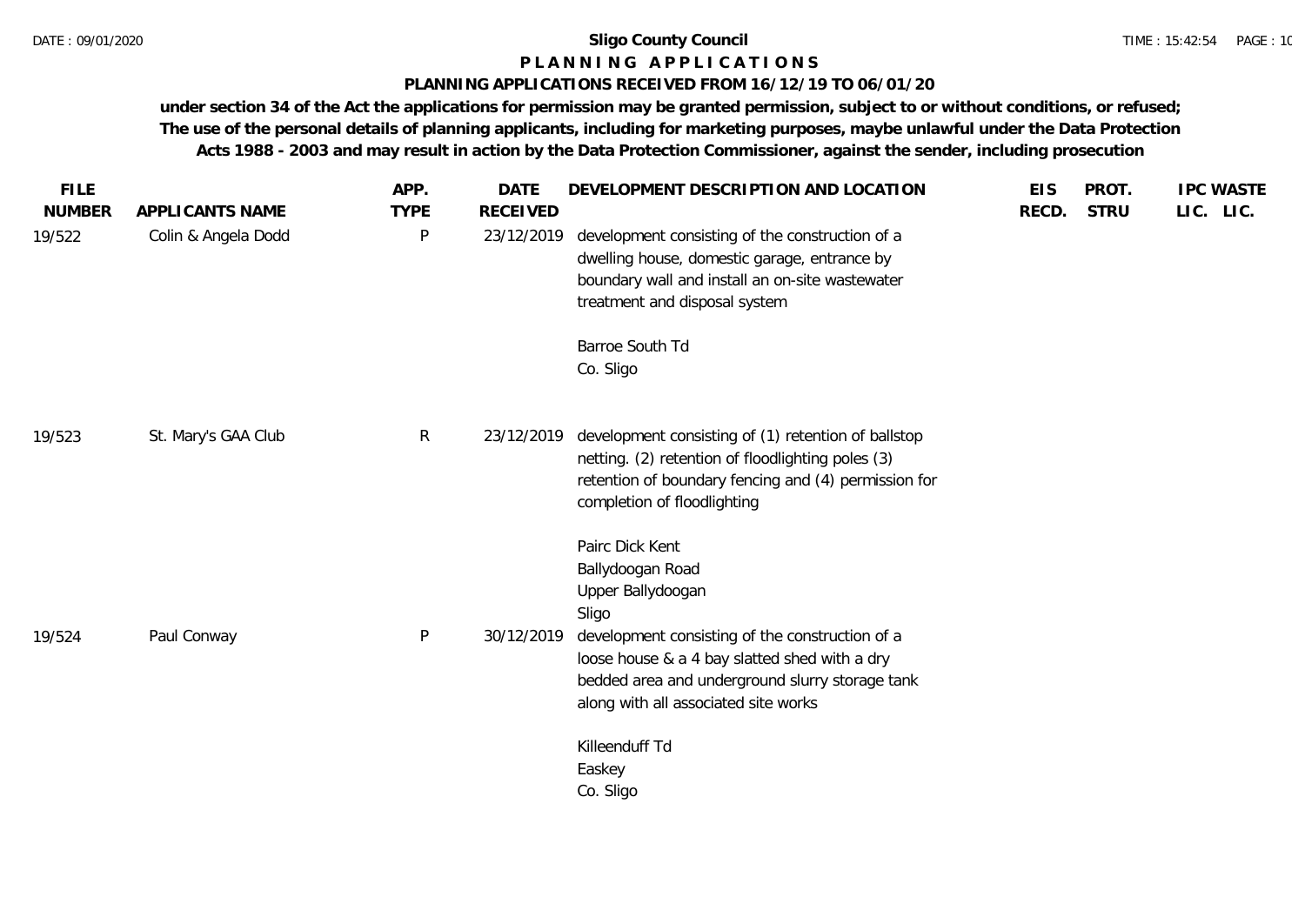#### **P L A N N I N G A P P L I C A T I O N S**

#### **PLANNING APPLICATIONS RECEIVED FROM 16/12/19 TO 06/01/20**

| <b>FILE</b>   |                                                   | APP.         | <b>DATE</b>     | DEVELOPMENT DESCRIPTION AND LOCATION                                                                                                                                                                                                                                                                                                                                                                                               | <b>EIS</b> | PROT.       | <b>IPC WASTE</b> |
|---------------|---------------------------------------------------|--------------|-----------------|------------------------------------------------------------------------------------------------------------------------------------------------------------------------------------------------------------------------------------------------------------------------------------------------------------------------------------------------------------------------------------------------------------------------------------|------------|-------------|------------------|
| <b>NUMBER</b> | APPLICANTS NAME                                   | <b>TYPE</b>  | <b>RECEIVED</b> |                                                                                                                                                                                                                                                                                                                                                                                                                                    | RECD.      | <b>STRU</b> | LIC. LIC.        |
| 20/1          | <b>Ophardt Ireland Productions</b><br><b>GMBH</b> | $\mathsf{P}$ | 02/01/2020      | development consisting of the following (1)<br>construction of a new office, storage, and<br>manufacturing facility (Manufacturing/Storage area<br>1871m2, Office, reception and meeting area 241m2)<br>(2) Construct 3 no. Material Silos (3) Construct new<br>road access approximately 200m East of the existing<br>access, and new access road. (4) All ancillary<br>services associated with the development.<br>Ballybrennan |            |             |                  |
|               |                                                   |              |                 | Ballymote                                                                                                                                                                                                                                                                                                                                                                                                                          |            |             |                  |
|               |                                                   |              |                 | Co. Sligo                                                                                                                                                                                                                                                                                                                                                                                                                          |            |             |                  |
| 20/2          | Joe & Christine Gillen                            | $\mathsf{R}$ | 03/01/2020      | development consisting of permission for retention<br>of the following: 1. Single storey extension to the<br>rear (north western elevation) of existing house as<br>constructed. 2. Reconnection to existing site services<br>& 3. Associated site development works.                                                                                                                                                              |            |             |                  |
|               |                                                   |              |                 | 10 Oakfield Road                                                                                                                                                                                                                                                                                                                                                                                                                   |            |             |                  |
|               |                                                   |              |                 | Ballydoogan<br>Sligo<br>F91 E6VC                                                                                                                                                                                                                                                                                                                                                                                                   |            |             |                  |
|               | Total: 25                                         |              |                 |                                                                                                                                                                                                                                                                                                                                                                                                                                    |            |             |                  |
|               |                                                   |              |                 |                                                                                                                                                                                                                                                                                                                                                                                                                                    |            |             |                  |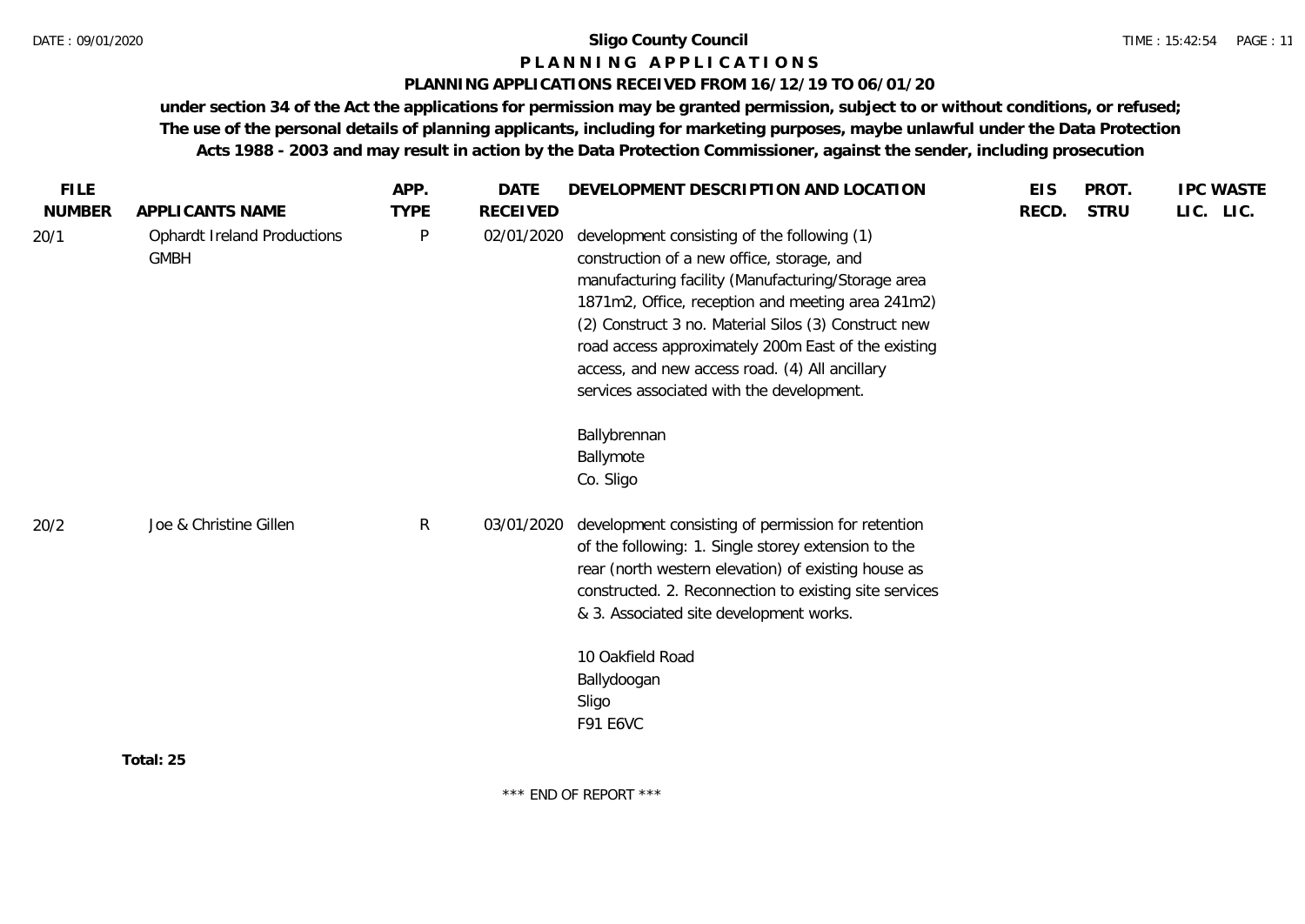# **P L A N N I N G A P P L I C A T I O N S**

## **PLANNING APPLICATIONS GRANTED FROM 16/12/2019 TO 06/01/2020**

**in deciding a planning application the planning authority, in accordance with section 34(3) of the Act, has had regard to submissions** 

**or observations recieved in accordance with these Regulations;**

| APPLICANTS NAME                |             |                 |                                                                                                                                                                                                                                                                                                                                                                                                                                                                                                                                                                            |             |               |
|--------------------------------|-------------|-----------------|----------------------------------------------------------------------------------------------------------------------------------------------------------------------------------------------------------------------------------------------------------------------------------------------------------------------------------------------------------------------------------------------------------------------------------------------------------------------------------------------------------------------------------------------------------------------------|-------------|---------------|
|                                | <b>TYPE</b> | <b>RECEIVED</b> | DEVELOPMENT DESCRIPTION AND LOCATION                                                                                                                                                                                                                                                                                                                                                                                                                                                                                                                                       | <b>DATE</b> | <b>NUMBER</b> |
| Seamus Harrison                | P           | 22/07/2019      | Development consisting of the 1. Changing house type,<br>2. Changing garage type, 3. Altering location of driveway<br>from that as previously granted under 13/223 and<br>thereafter further extended.                                                                                                                                                                                                                                                                                                                                                                     | 16/12/2019  | P716/19       |
|                                |             |                 | Newtown<br>Castleconnor<br>Co Sligo                                                                                                                                                                                                                                                                                                                                                                                                                                                                                                                                        |             |               |
| Better Value Unlimited Company | P           | 24/07/2019      | Development consisting of permission for a period of 5<br>years for construction of a temporary surface car park to<br>be used by Dunnes Stores customers and staff. Entry<br>and exit to the temporary car park will be via the existing<br>Dunnes Stores car park including a new vehicular exit<br>onto Adelade Street from the temporary car park. The<br>proposed development includes ancillary site works<br>including the repair and replacement of boundary walls,<br>surface drainage, public lighting, cycle parking and new<br>pay & display parking machines. | 20/12/2019  | P729/19       |
|                                |             |                 | Lands South of Dunnes Stores<br>Adelaide Street<br>Sligo                                                                                                                                                                                                                                                                                                                                                                                                                                                                                                                   |             |               |
|                                |             |                 |                                                                                                                                                                                                                                                                                                                                                                                                                                                                                                                                                                            |             |               |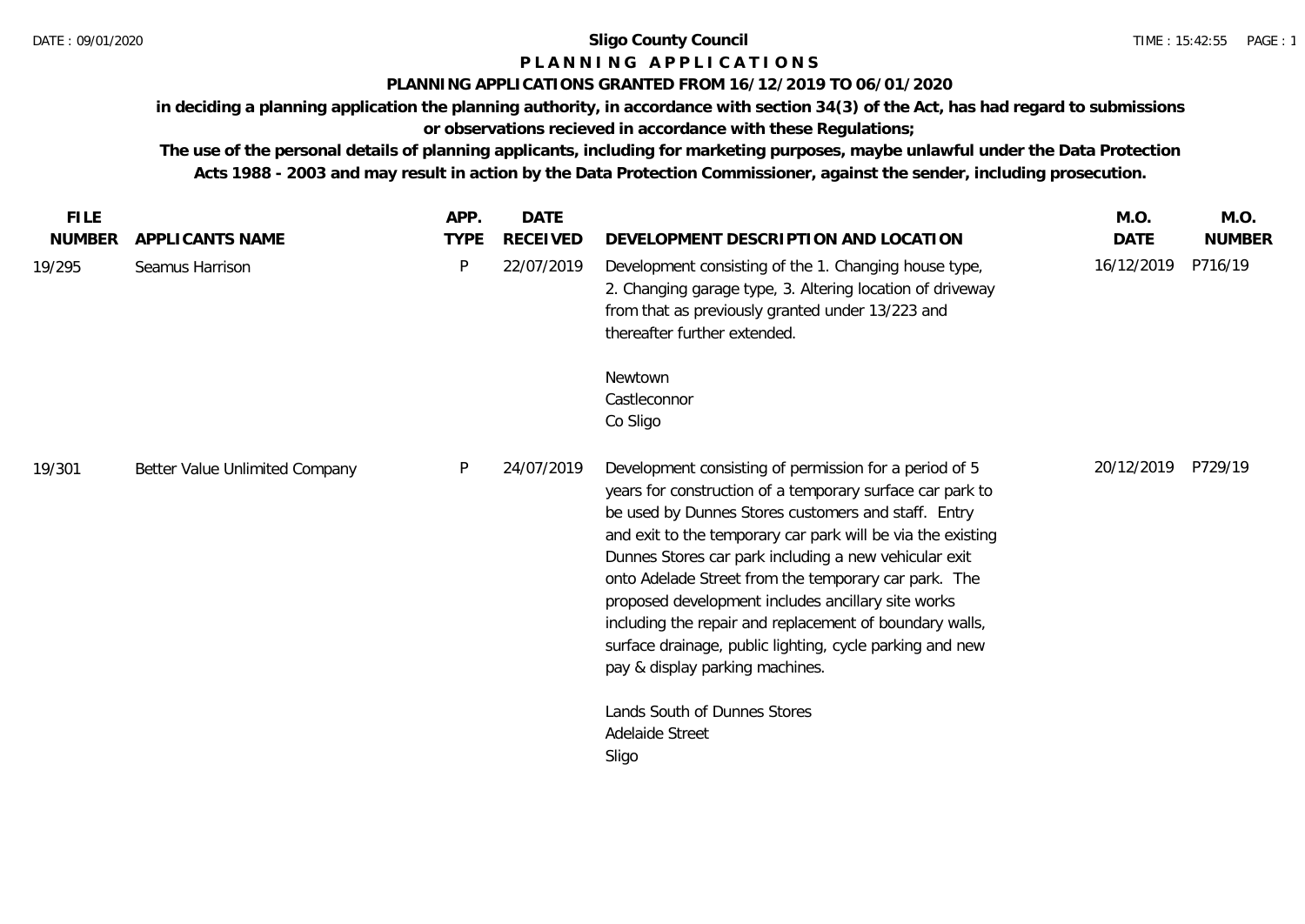## **P L A N N I N G A P P L I C A T I O N S**

## **PLANNING APPLICATIONS GRANTED FROM 16/12/2019 TO 06/01/2020**

**in deciding a planning application the planning authority, in accordance with section 34(3) of the Act, has had regard to submissions or observations recieved in accordance with these Regulations;**

| <b>FILE</b>   |                                       | APP.        | DATE            |                                                                                                                                                                                                                                                                                                                                                                                                                                                                                                                                                                                                                                    | M.O.       | M.O.          |
|---------------|---------------------------------------|-------------|-----------------|------------------------------------------------------------------------------------------------------------------------------------------------------------------------------------------------------------------------------------------------------------------------------------------------------------------------------------------------------------------------------------------------------------------------------------------------------------------------------------------------------------------------------------------------------------------------------------------------------------------------------------|------------|---------------|
| <b>NUMBER</b> | APPLICANTS NAME                       | <b>TYPE</b> | <b>RECEIVED</b> | DEVELOPMENT DESCRIPTION AND LOCATION                                                                                                                                                                                                                                                                                                                                                                                                                                                                                                                                                                                               | DATE       | <b>NUMBER</b> |
| 19/303        | Colin & Karen Reynolds                | P           | 25/07/2019      | development consisting of - (1) to retain and amend the<br>existing vehicular site entrance in accordance with County<br>Development Standards. (2) To retain 300m3 or 510<br>tonnes approximately of imported subsoil fill (EWC<br>17/05/04) over a site area of 600m2 approximately & to<br>apply for planning permission for the following: (3)<br>Construct a new single storey dwelling. (4) Construct an<br>on-site PET system with a tertiary treatment system and<br>associated gravel distribution layer. (5) Carry out all<br>associated site development works deemed necessary.<br>Creevymore<br>Cliffony<br>Co. Sligo | 18/12/2019 | P726/19       |
| 19/359        | Gavin McMorrow and Catherine<br>Tuohy | P           | 30/08/2019      | Development consisting of the construction of a new<br>dwelling house, domestic garage, entrance, wastewater<br>treatment system and polishing filter together with all<br>ancillary site works and services.<br>Lavally<br>Ballintogher<br>Co Sligo                                                                                                                                                                                                                                                                                                                                                                               | 16/12/2019 | P715/19       |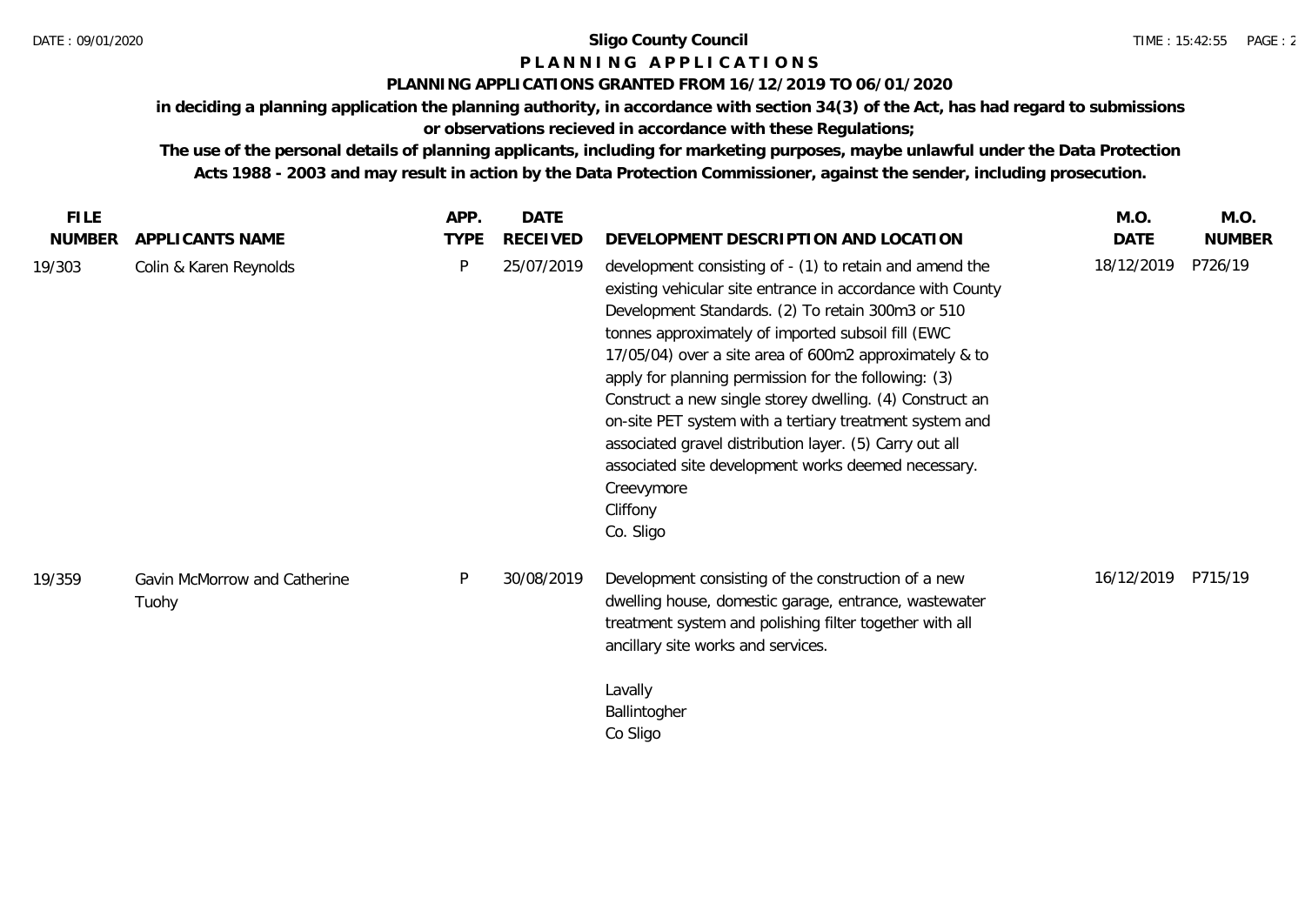## **P L A N N I N G A P P L I C A T I O N S**

### **PLANNING APPLICATIONS GRANTED FROM 16/12/2019 TO 06/01/2020**

**in deciding a planning application the planning authority, in accordance with section 34(3) of the Act, has had regard to submissions or observations recieved in accordance with these Regulations;**

**The use of the personal details of planning applicants, including for marketing purposes, maybe unlawful under the Data Protection Acts 1988 - 2003 and may result in action by the Data Protection Commissioner, against the sender, including prosecution.**

| <b>FILE</b>   |                         | APP.         | <b>DATE</b>     |                                                                                                                                                                                                                                                                                                                                                                                                                                                                                                                                                                                                                                                                                                                                                                                                                                                                                                                                                                                                                                                                                                                                                                                                                                           | M.O.        | M.O.          |
|---------------|-------------------------|--------------|-----------------|-------------------------------------------------------------------------------------------------------------------------------------------------------------------------------------------------------------------------------------------------------------------------------------------------------------------------------------------------------------------------------------------------------------------------------------------------------------------------------------------------------------------------------------------------------------------------------------------------------------------------------------------------------------------------------------------------------------------------------------------------------------------------------------------------------------------------------------------------------------------------------------------------------------------------------------------------------------------------------------------------------------------------------------------------------------------------------------------------------------------------------------------------------------------------------------------------------------------------------------------|-------------|---------------|
| <b>NUMBER</b> | APPLICANTS NAME         | <b>TYPE</b>  | <b>RECEIVED</b> | DEVELOPMENT DESCRIPTION AND LOCATION                                                                                                                                                                                                                                                                                                                                                                                                                                                                                                                                                                                                                                                                                                                                                                                                                                                                                                                                                                                                                                                                                                                                                                                                      | <b>DATE</b> | <b>NUMBER</b> |
| 19/446        | Travac Developments Ltd | $\mathsf{R}$ | 31/10/2019      | Development at this site of 0.24 hectares at Swanpoint,<br>including works to the existing quay wall a protected<br>structure in the Sligo County Development Plan<br>2017-2023 Record of Protected Structures. The<br>development will consist of: a) amendments and<br>completion of unfinished Swanpoint building previously<br>approved under planning ref 0470099 to provide 54 no.<br>hotel bedrooms and circa. 2,946 m2 of office space in<br>place of the previously approved 64 no. apartments and<br>2 no. retail units, b) retention of as constructed<br>elevations, c) ground and first floor extensions circa. 136<br>m2 to form part of the proposed office space, d) new<br>2nd floor link between existing hotel and Swanpoint<br>building circa 37 m2, e) refurbishment of the existing<br>quay wall a protected structure as per the Sligo County<br>Development Plan 2017-2023), f) extension of 2 no.<br>existing staircores and associated link corridors, g)<br>proposed roof top services including heat pumps and<br>solar panels, h) proposed landscape plan and all<br>associated site works. The documents to be submitted<br>as part of this planning application will include a Natura<br>Impact Statement. | 20/12/2019  | P731/19       |
|               |                         |              |                 | Swanpoint                                                                                                                                                                                                                                                                                                                                                                                                                                                                                                                                                                                                                                                                                                                                                                                                                                                                                                                                                                                                                                                                                                                                                                                                                                 |             |               |
|               |                         |              |                 | Fish Quay                                                                                                                                                                                                                                                                                                                                                                                                                                                                                                                                                                                                                                                                                                                                                                                                                                                                                                                                                                                                                                                                                                                                                                                                                                 |             |               |
|               |                         |              |                 | Sligo                                                                                                                                                                                                                                                                                                                                                                                                                                                                                                                                                                                                                                                                                                                                                                                                                                                                                                                                                                                                                                                                                                                                                                                                                                     |             |               |

Co Sligo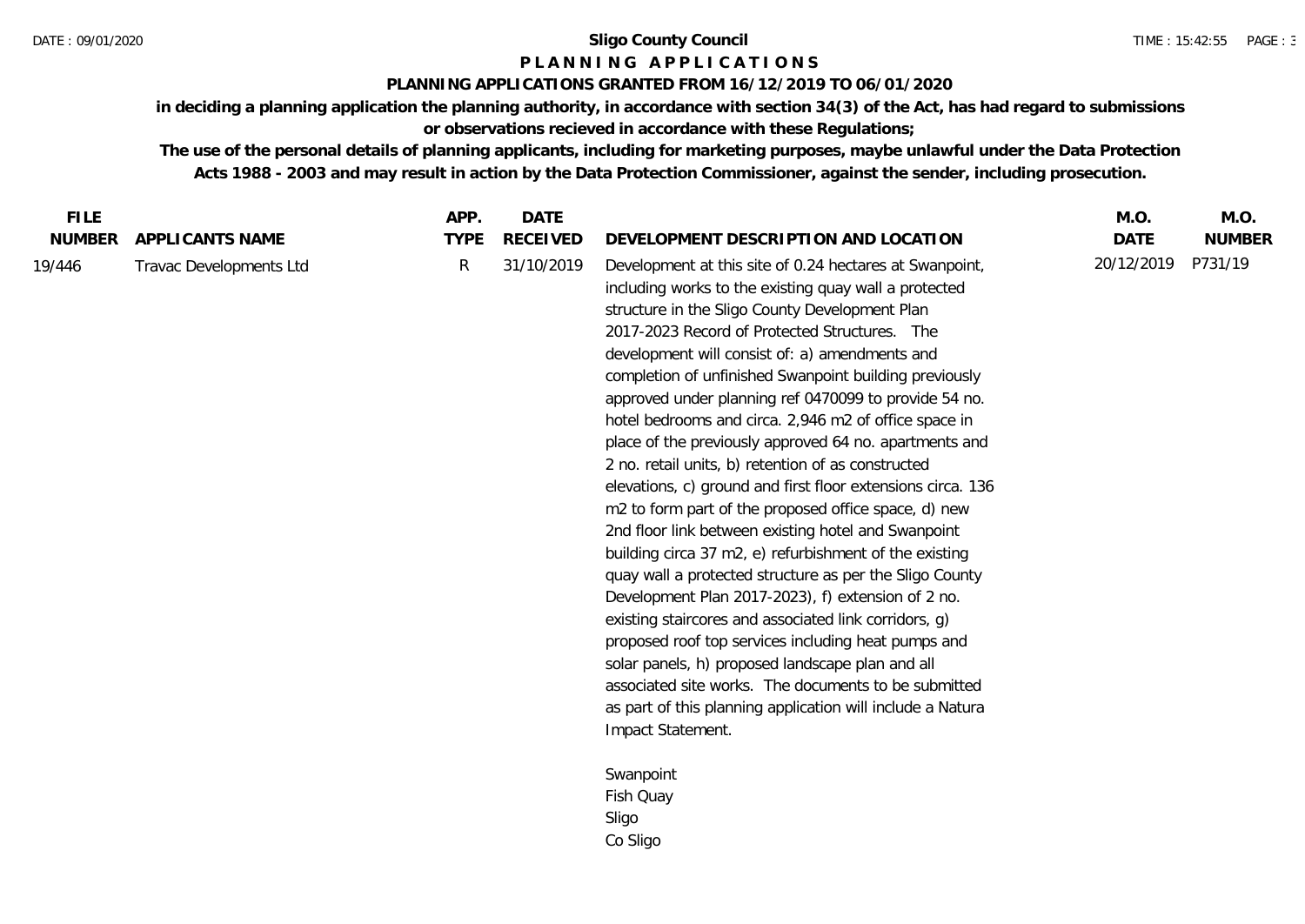# **P L A N N I N G A P P L I C A T I O N S**

## **PLANNING APPLICATIONS GRANTED FROM 16/12/2019 TO 06/01/2020**

**in deciding a planning application the planning authority, in accordance with section 34(3) of the Act, has had regard to submissions** 

## **or observations recieved in accordance with these Regulations;**

| <b>FILE</b>   |                         | APP.        | <b>DATE</b>     |                                                                                                                                                                                                                                                                                                                                                                                   | M.O.               | M.O.          |
|---------------|-------------------------|-------------|-----------------|-----------------------------------------------------------------------------------------------------------------------------------------------------------------------------------------------------------------------------------------------------------------------------------------------------------------------------------------------------------------------------------|--------------------|---------------|
| <b>NUMBER</b> | APPLICANTS NAME         | <b>TYPE</b> | <b>RECEIVED</b> | DEVELOPMENT DESCRIPTION AND LOCATION                                                                                                                                                                                                                                                                                                                                              | <b>DATE</b>        | <b>NUMBER</b> |
| 19/447        | Seafield Securities Ltd | P           | 04/11/2019      | Development consisting of the construction of 6 no. new<br>dwelling houses (1 no. detached, 2 no. semi-detached<br>and a terrace of 3 no. houses), new vehicular entrances<br>onto Pearse Road and all associated site works and<br>services                                                                                                                                      | 19/12/2019         | P728/19       |
|               |                         |             |                 | Cornageeha<br>Pearse Road<br>Sligo                                                                                                                                                                                                                                                                                                                                                |                    |               |
| 19/448        | James McDonagh          | P           | 04/11/2019      | development consisting of the construction of a new<br>forest access road entrance<br>Achonry townland<br>(E.D Leitrim)<br>Co. Sligo                                                                                                                                                                                                                                              | 17/12/2019         | P718/19       |
| 19/449        | Key Institute Ltd.      | P           | 04/11/2019      | development consisting of a proposed horse jumping<br>arena. The area of the proposed horse jumping arena<br>will be 3,200 sq m. It will consist of a stone base,<br>drainage and a sand finish, the overall height of which<br>will not exceed 500mm above existing ground level.<br>Permission is also sought for associated site works.<br>Ballybeg<br>Knocknahur<br>Co. Sligo | 17/12/2019 P720/19 |               |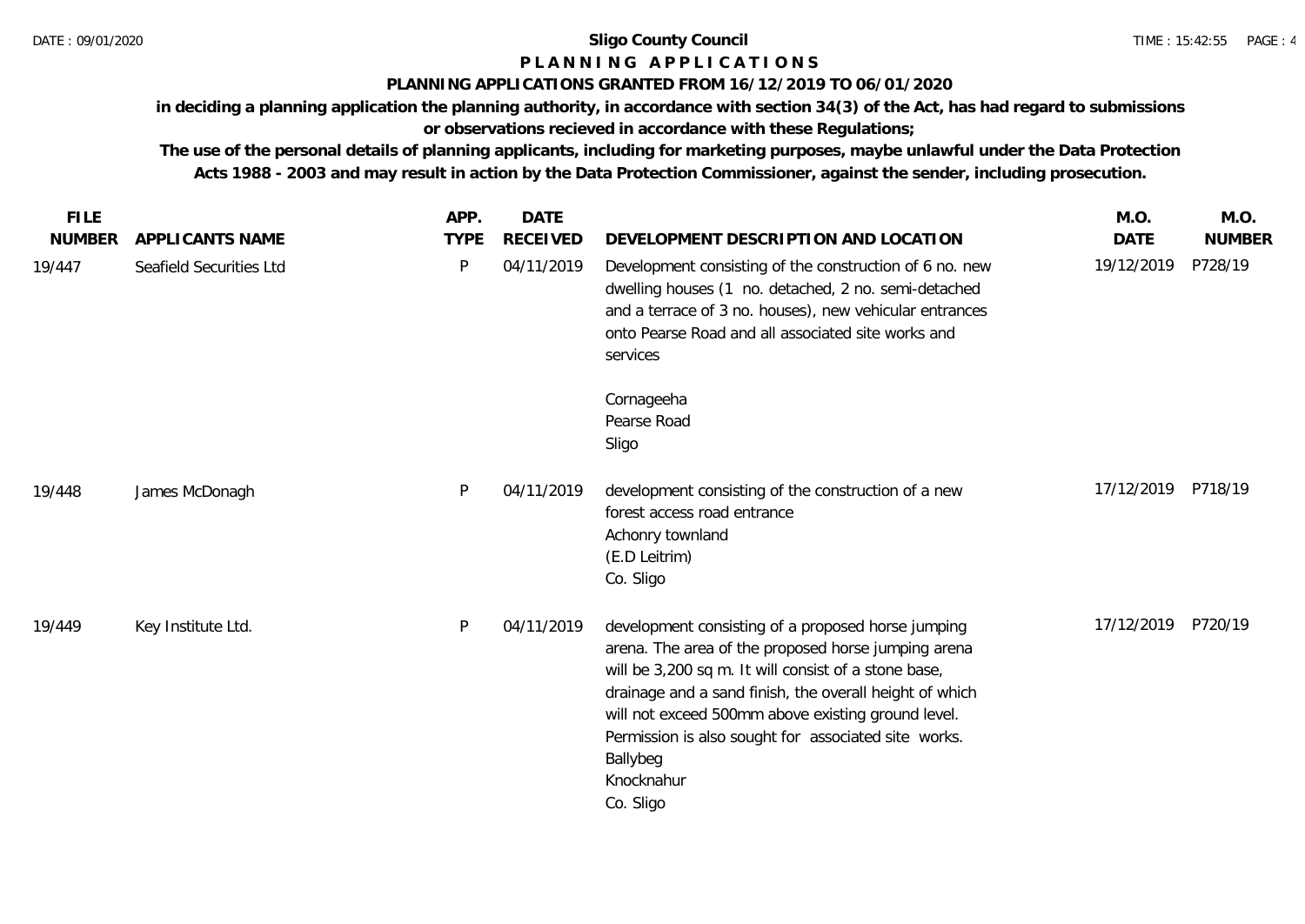## **P L A N N I N G A P P L I C A T I O N S**

## **PLANNING APPLICATIONS GRANTED FROM 16/12/2019 TO 06/01/2020**

**in deciding a planning application the planning authority, in accordance with section 34(3) of the Act, has had regard to submissions or observations recieved in accordance with these Regulations;**

| <b>FILE</b>   |                                 | APP.         | <b>DATE</b>     |                                                                                                                                                                                                                                                                                                                                                                                                                                              | M.O.        | M.O.          |
|---------------|---------------------------------|--------------|-----------------|----------------------------------------------------------------------------------------------------------------------------------------------------------------------------------------------------------------------------------------------------------------------------------------------------------------------------------------------------------------------------------------------------------------------------------------------|-------------|---------------|
| <b>NUMBER</b> | APPLICANTS NAME                 | <b>TYPE</b>  | <b>RECEIVED</b> | DEVELOPMENT DESCRIPTION AND LOCATION                                                                                                                                                                                                                                                                                                                                                                                                         | <b>DATE</b> | <b>NUMBER</b> |
| 19/450        | Declan O'Connor & John Connolly | $\mathsf{P}$ | 04/11/2019      | development consisting of amendment to Condition No.<br>3 of Planning Permission PL18/228<br>Main St.,<br>Ballisodare<br>Co. Sligo                                                                                                                                                                                                                                                                                                           | 17/12/2019  | P721/19       |
| 19/451        | Ashley Young                    | P            | 04/11/2019      | Development consisting of change of use of ground floor<br>of existing premises from takeaway (total area 67m2) as<br>previously permitted under PL18/485 to restaurant, (first<br>floor to remain unaltered as restaurant use, permitted<br>under PL08/217) with all associated works. The Building<br>is a Protected Structure, RPS No. 264, Sligo County<br>Development Plan 2017-2023.<br><b>Station Road</b><br>Ballisodare<br>Co Sligo | 18/12/2019  | P724/19       |
| 19/453        | Joseph Murphy                   | R.           | 05/11/2019      | Development consisting of: 1) Retention of dwelling<br>house, septic tank and percolation area in a revised<br>location and on a reduced site to that shown on the<br>original planning application, PL4229/73, 2) Retention of<br>entrance and boundary walls as constructed.<br>Fortland Td<br>Easkey<br>Co Sligo                                                                                                                          | 19/12/2019  | P727/19       |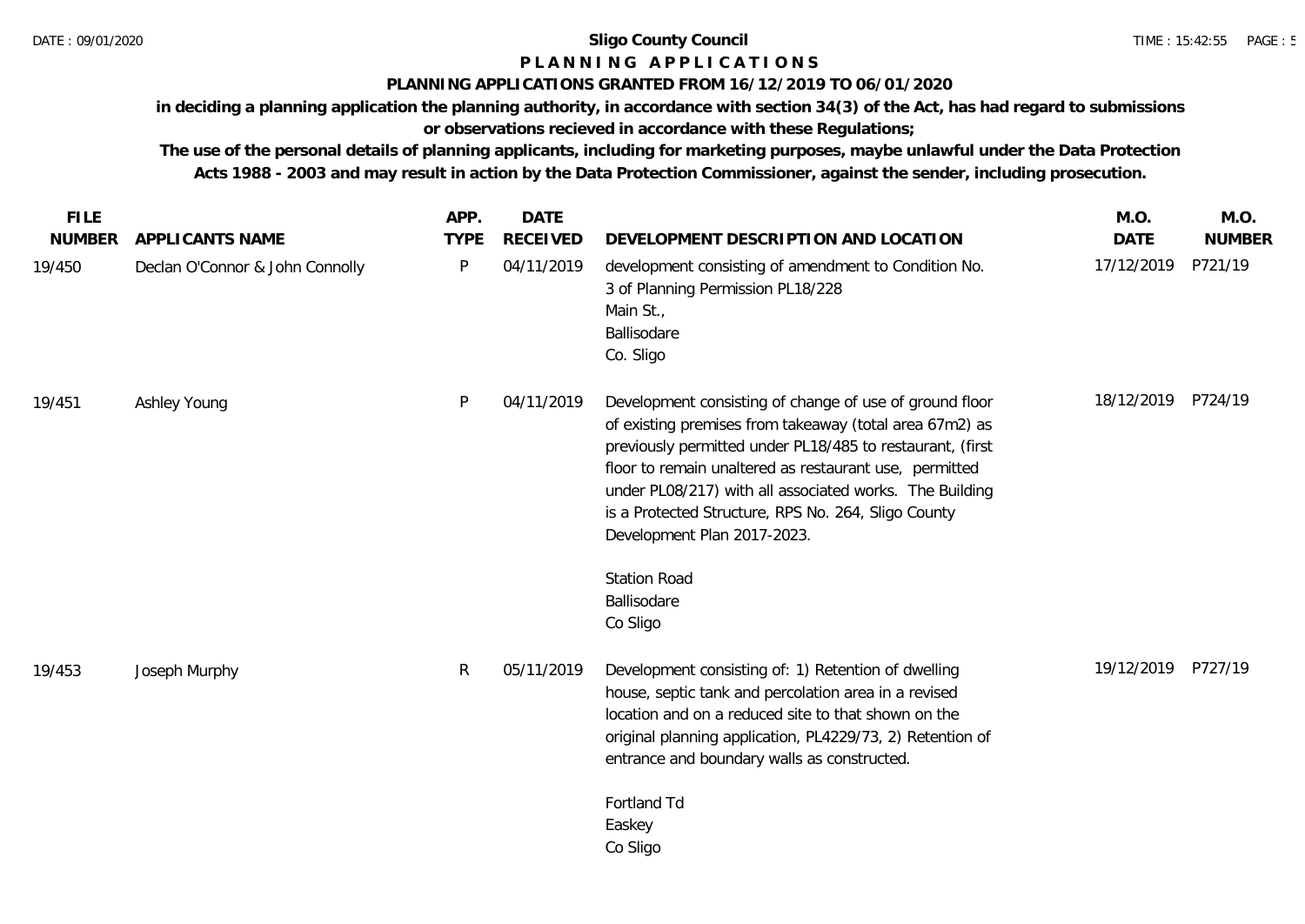## **P L A N N I N G A P P L I C A T I O N S**

## **PLANNING APPLICATIONS GRANTED FROM 16/12/2019 TO 06/01/2020**

**in deciding a planning application the planning authority, in accordance with section 34(3) of the Act, has had regard to submissions** 

**or observations recieved in accordance with these Regulations;**

| <b>FILE</b>   |                     | APP.        | DATE       |                                                                                                                                                                                                                                                                                                                                                                                                                                                                                                                                                                              | M.O.       | M.O.          |
|---------------|---------------------|-------------|------------|------------------------------------------------------------------------------------------------------------------------------------------------------------------------------------------------------------------------------------------------------------------------------------------------------------------------------------------------------------------------------------------------------------------------------------------------------------------------------------------------------------------------------------------------------------------------------|------------|---------------|
| <b>NUMBER</b> | APPLICANTS NAME     | <b>TYPE</b> | RECEIVED   | DEVELOPMENT DESCRIPTION AND LOCATION                                                                                                                                                                                                                                                                                                                                                                                                                                                                                                                                         | DATE       | <b>NUMBER</b> |
| 19/456        | Dixons Carphone Ltd | P           | 08/11/2019 | Development consisting of the following: the erection of<br>new external signage to the front elevation of Unit No. 4<br>and all associated site works                                                                                                                                                                                                                                                                                                                                                                                                                       | 18/12/2019 | P725/19       |
|               |                     |             |            | Unit 4 Sligo Retail Park<br>Dublin Road<br>Co Sligo<br>F91 N522                                                                                                                                                                                                                                                                                                                                                                                                                                                                                                              |            |               |
| 19/461        | Caroline Casey      | R.          | 14/11/2019 | development consisting of the following: (1) Permission<br>for retention of single storey playroom extension (11m2)<br>to rear of existing creche and retention of change of use<br>of first floor of property from single residential unit<br>(42m2) as previously permitted under PD 4627 to creche<br>with associated works. (2) Permission to amend the<br>terms of current Planning Permission Reference PD 4627,<br>by removing Condition no. 2, so that the numbers of<br>children allowed to attend the creche is not limited by<br>condition or Planning Permission | 20/12/2019 | P730/19       |
|               |                     |             |            | Hopes and Dreams Montessori School<br>29 Cartron Heights<br>Sligo                                                                                                                                                                                                                                                                                                                                                                                                                                                                                                            |            |               |
|               |                     |             |            |                                                                                                                                                                                                                                                                                                                                                                                                                                                                                                                                                                              |            |               |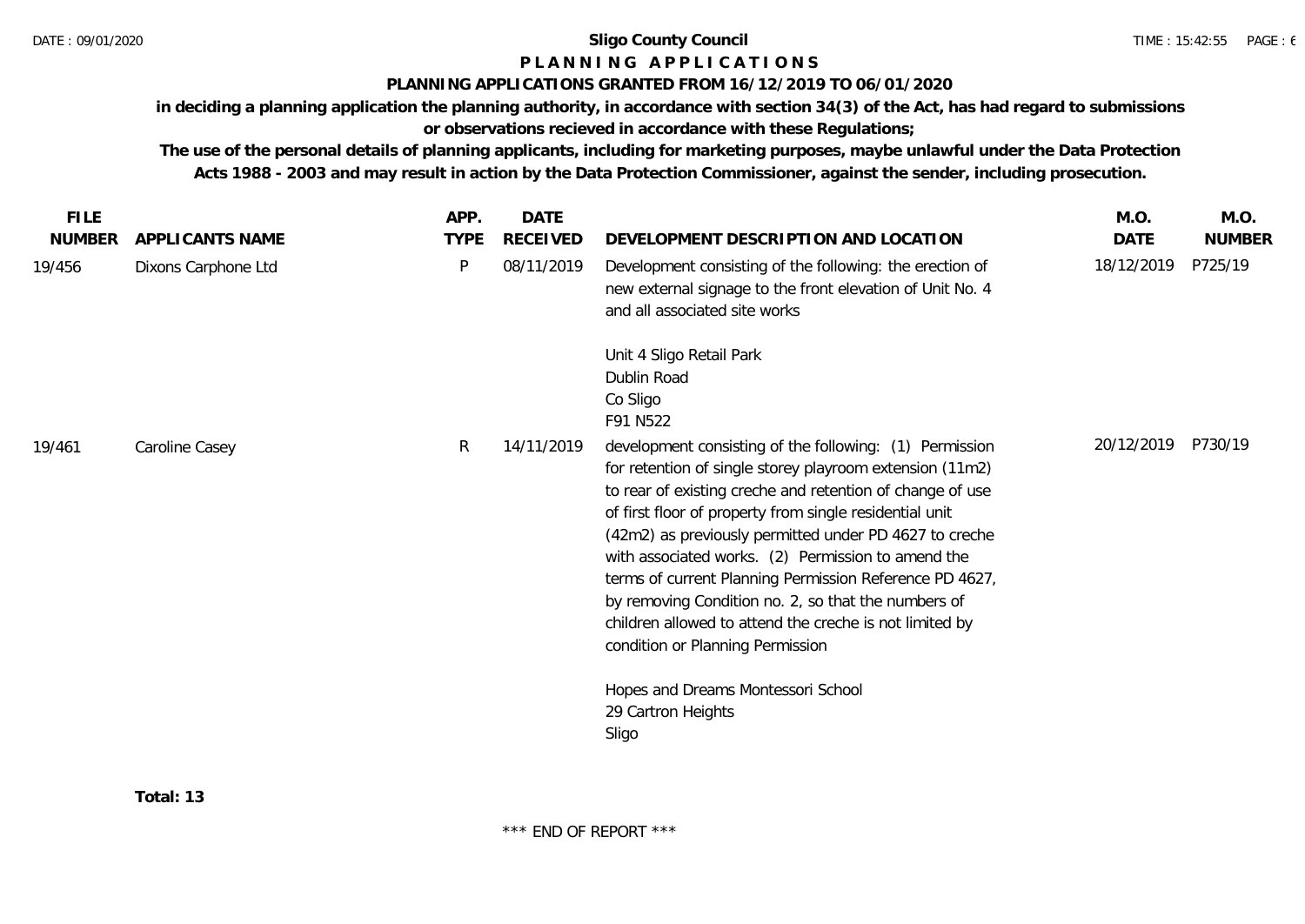## **P L A N N I N G A P P L I C A T I O N S**

#### **PLANNING APPLICATIONS REFUSED FROM 16/12/2019 TO 06/01/2020**

**in deciding a planning application the planning authority, in accordance with section 34(3) of the Act, has had regard to submissions or observations recieved in accordance with these Regulations;**

**The use of the personal details of planning applicants, including for marketing purposes, maybe unlawful under the Data Protection Acts 1988 - 2003 and may result in action by the Data Protection Commissioner, against the sender, including prosecution.**

| <b>FILE</b>   |                                                     | A DE | $\sim$ $\sim$ $\sim$<br>DA I | <b>ENT DESCRIPTION AND</b><br>$\cap$ nn.<br>)E\/F<br>. JIEN L<br>பட | IVI.U       | IVI.U         |
|---------------|-----------------------------------------------------|------|------------------------------|---------------------------------------------------------------------|-------------|---------------|
| <b>NUMBER</b> | <b>ANTS NAME</b><br>A DDI<br>$\sqrt{2}$<br>CAN<br>u | TVDL | ◡⊢                           | <b>OCATION</b>                                                      | <b>DATF</b> | <b>NUMBER</b> |

/

**Total: 0**

\*\*\* END OF REPORT \*\*\*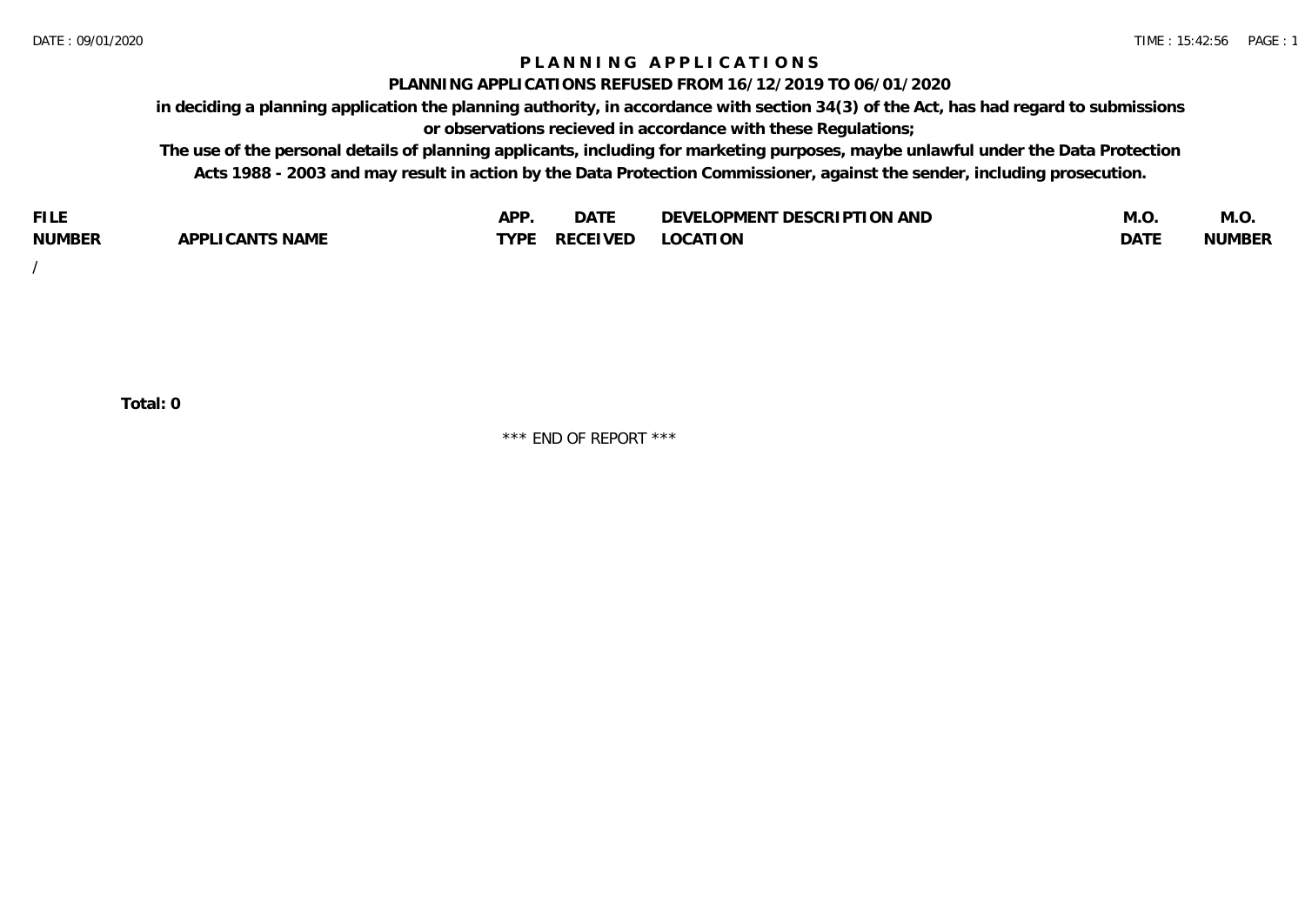## **A N B O R D P L E A N A L A APPEAL DECISIONS NOTIFIED FROM 16/12/2019 TO 06/01/2020**

| <b>FILE</b><br><b>NUMBER</b> | APPLICANTS NAME<br>AND ADDRESS                              | APP.<br><b>TYPE</b> | <b>DECISON</b><br>DATE | L.A.<br>DEC. | DEVELOPMENT DESCRIPTION AND LOCATION                                                                                                                                                                                                                                                                                                                                                                                                                                                                                                                                                                                                                                                          | B.P.<br>DEC. DATE | <b>DECISION</b> |
|------------------------------|-------------------------------------------------------------|---------------------|------------------------|--------------|-----------------------------------------------------------------------------------------------------------------------------------------------------------------------------------------------------------------------------------------------------------------------------------------------------------------------------------------------------------------------------------------------------------------------------------------------------------------------------------------------------------------------------------------------------------------------------------------------------------------------------------------------------------------------------------------------|-------------------|-----------------|
| 19/262                       | David Fowley<br>Ardtrasna<br><b>Ballinfull</b><br>Co. Sligo | P                   | 12/08/2019             | C            | development consisting of the extension and<br>alteration as follows: - 1. Demolition of single storey<br>portion of existing dwelling (which forms part of a<br>terrace) to the rear 2. Construction of a two-storey<br>extension to the rear of existing dwelling. 3.<br>Internal alterations to the existing building to<br>accommodate the conversion of the attic room to a<br>bedroom, along with the addition of a box dormer<br>with windows to the rear and roof windows to the<br>front. 4. Addition of two windows to the side gable<br>of the existing structure. 5. Extension to rear shed.<br>6. All with associated site works and alterations<br>7 Upper John Street<br>Sligo | 16/12/2019        | <b>MODIFIED</b> |
|                              |                                                             |                     |                        |              |                                                                                                                                                                                                                                                                                                                                                                                                                                                                                                                                                                                                                                                                                               |                   |                 |

 **Total :** 1

**\*\*\*\*\*\*\*\*\*\*\*\* END OF REPORT \*\*\*\*\*\*\*\*\*\*\*\***